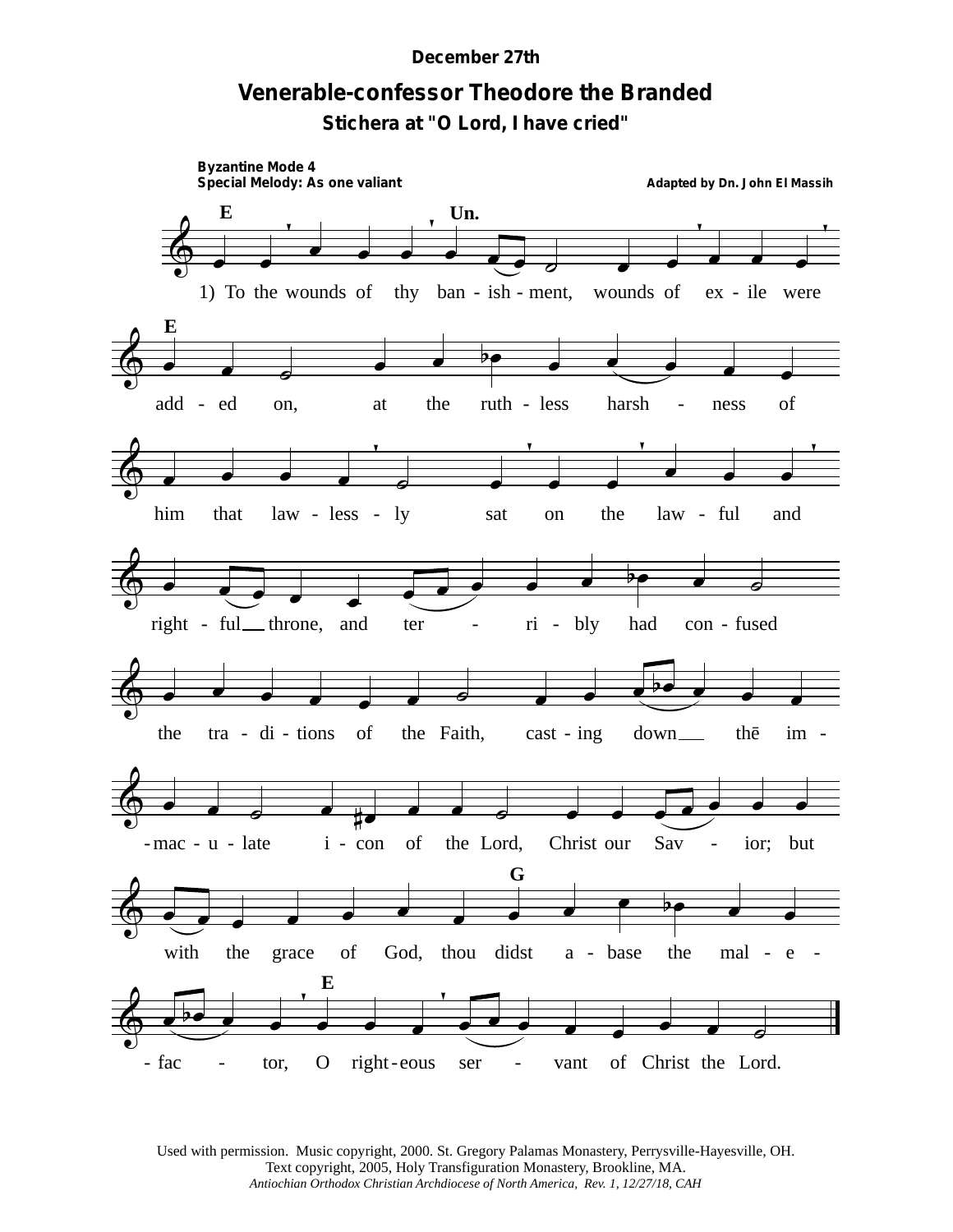

Used with permission. Music copyright, 2000. St. Gregory Palamas Monastery, Perrysville-Hayesville, OH. Text copyright, 2005, Holy Transfiguration Monastery, Brookline, MA. *Antiochian Orthodox Christian Archdiocese of North America, Rev. 1, 12/27/18, CAH*